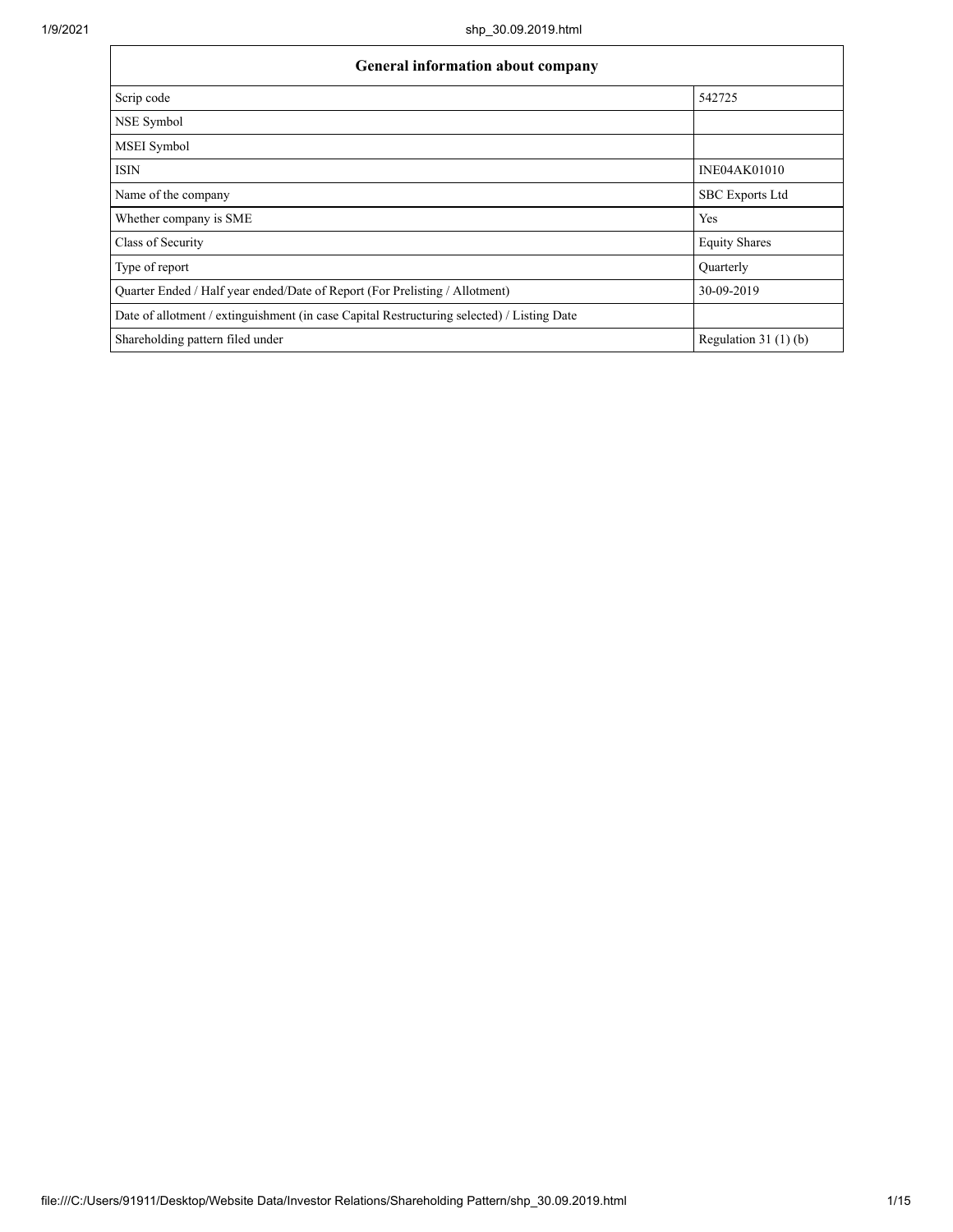|                 | <b>Declaration</b>                                                                        |                |                                |                       |                             |  |  |  |
|-----------------|-------------------------------------------------------------------------------------------|----------------|--------------------------------|-----------------------|-----------------------------|--|--|--|
| Sr.<br>No.      | Particular                                                                                | Yes/No         | Promoter and<br>Promoter Group | Public<br>shareholder | Non Promoter-<br>Non Public |  |  |  |
| $\mathbf{1}$    | Whether the Listed Entity has issued any partly paid up shares?                           | No             | No                             | No                    | N <sub>o</sub>              |  |  |  |
| 2               | Whether the Listed Entity has issued any Convertible Securities<br>?                      | N <sub>0</sub> | No.                            | N <sub>0</sub>        | No                          |  |  |  |
| $\overline{3}$  | Whether the Listed Entity has issued any Warrants?                                        | N <sub>0</sub> | No.                            | No                    | N <sub>o</sub>              |  |  |  |
| $\overline{4}$  | Whether the Listed Entity has any shares against which<br>depository receipts are issued? | No             | No                             | No                    | No                          |  |  |  |
| $\overline{5}$  | Whether the Listed Entity has any shares in locked-in?                                    | Yes            | Yes                            | No                    | No                          |  |  |  |
| 6               | Whether any shares held by promoters are pledge or otherwise<br>encumbered?               | No             | No                             |                       |                             |  |  |  |
| $7\phantom{.0}$ | Whether company has equity shares with differential voting<br>rights?                     | N <sub>0</sub> | No                             | No                    | No                          |  |  |  |
| 8               | Whether the listed entity has any significant beneficial owner?                           | Yes            |                                |                       |                             |  |  |  |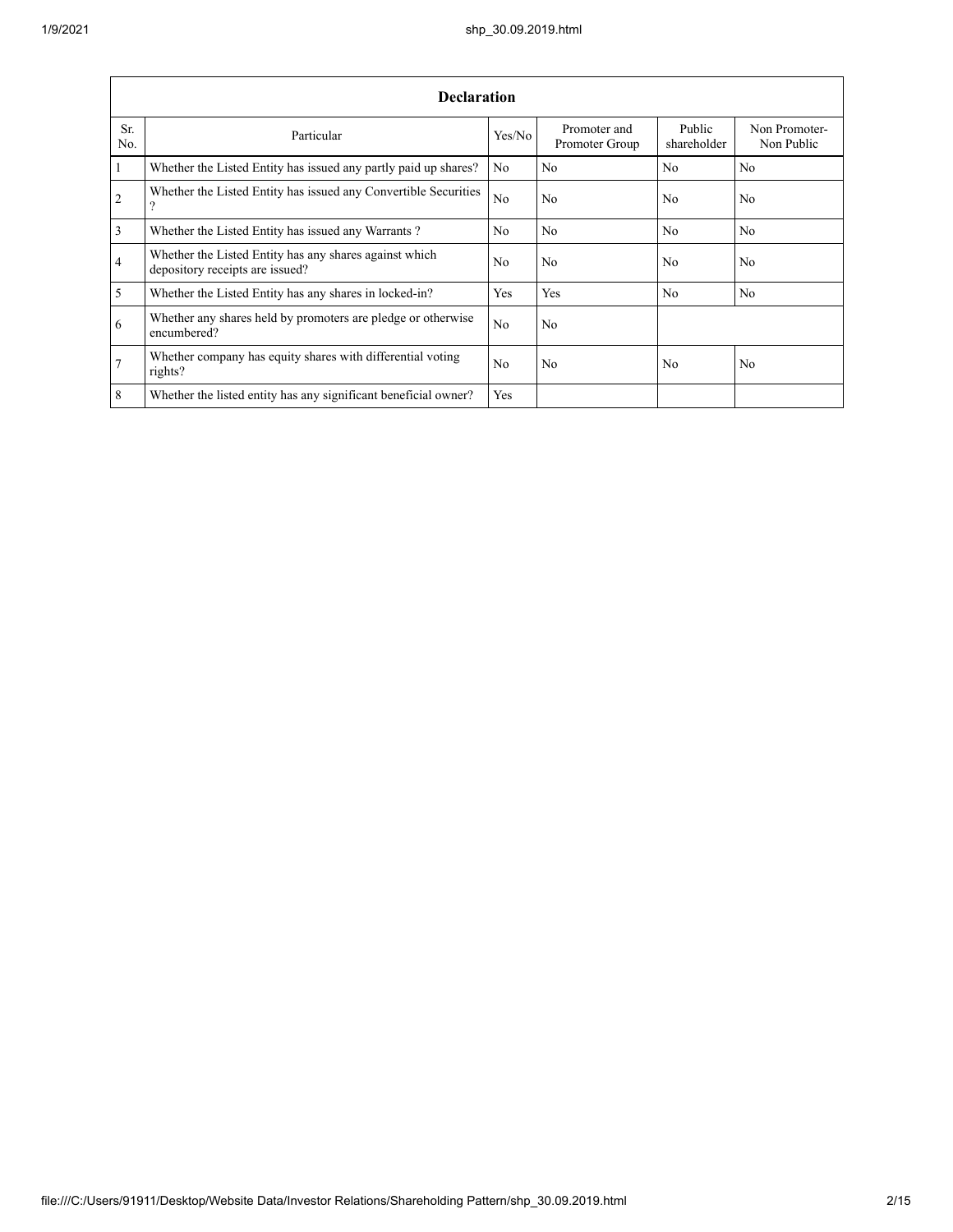| Category        |                                                                                                                                                           | No. of<br>Nos. Of | fully paid    | No. Of<br>Partly<br>paid-up | No. Of<br>shares         | Total nos.<br>shares       | Shareholding as a<br>% of total no. of | Number of Voting Rights held in each<br>class of securities (IX) |  |          |            |
|-----------------|-----------------------------------------------------------------------------------------------------------------------------------------------------------|-------------------|---------------|-----------------------------|--------------------------|----------------------------|----------------------------------------|------------------------------------------------------------------|--|----------|------------|
| Category<br>(I) | of<br>shareholder                                                                                                                                         | shareholders      | up equity     | equity                      | underlying<br>Depository | held (VII)<br>as per SCRR, | shares (calculated                     | No of Voting (XIV) Rights                                        |  |          | Total as a |
|                 | $= (IV) +$<br>(III)<br>shares<br>shares<br>1957) (VIII) As a<br>Receipts<br>(II)<br>held (IV)<br>held<br>$(V)$ + $(VI)$<br>% of $(A+B+C2)$<br>(VI)<br>(V) | Class eg:<br>X    | Class<br>eg:y | Total                       | $%$ of<br>$(A+B+C)$      |                            |                                        |                                                                  |  |          |            |
| (A)             | Promoter<br>&<br>Promoter<br>Group                                                                                                                        | 5                 | 7061500       |                             |                          | 7061500                    | 66.73                                  | 7061500                                                          |  | 7061500  | 66.73      |
| (B)             | Public                                                                                                                                                    | 110               | 3520500       |                             |                          | 3520500                    | 33.27                                  | 3520500                                                          |  | 3520500  | 33.27      |
| (C)             | Non<br>Promoter-<br>Non Public                                                                                                                            |                   |               |                             |                          |                            |                                        |                                                                  |  |          |            |
| (C1)            | <b>Shares</b><br>underlying<br><b>DRs</b>                                                                                                                 |                   |               |                             |                          |                            |                                        |                                                                  |  |          |            |
| (C2)            | Shares held<br>by<br>Employee<br>Trusts                                                                                                                   |                   |               |                             |                          |                            |                                        |                                                                  |  |          |            |
|                 | Total                                                                                                                                                     | 115               | 10582000      |                             |                          | 10582000                   | 100                                    | 10582000                                                         |  | 10582000 | 100        |

## **Table I - Summary Statement holding of specified securities**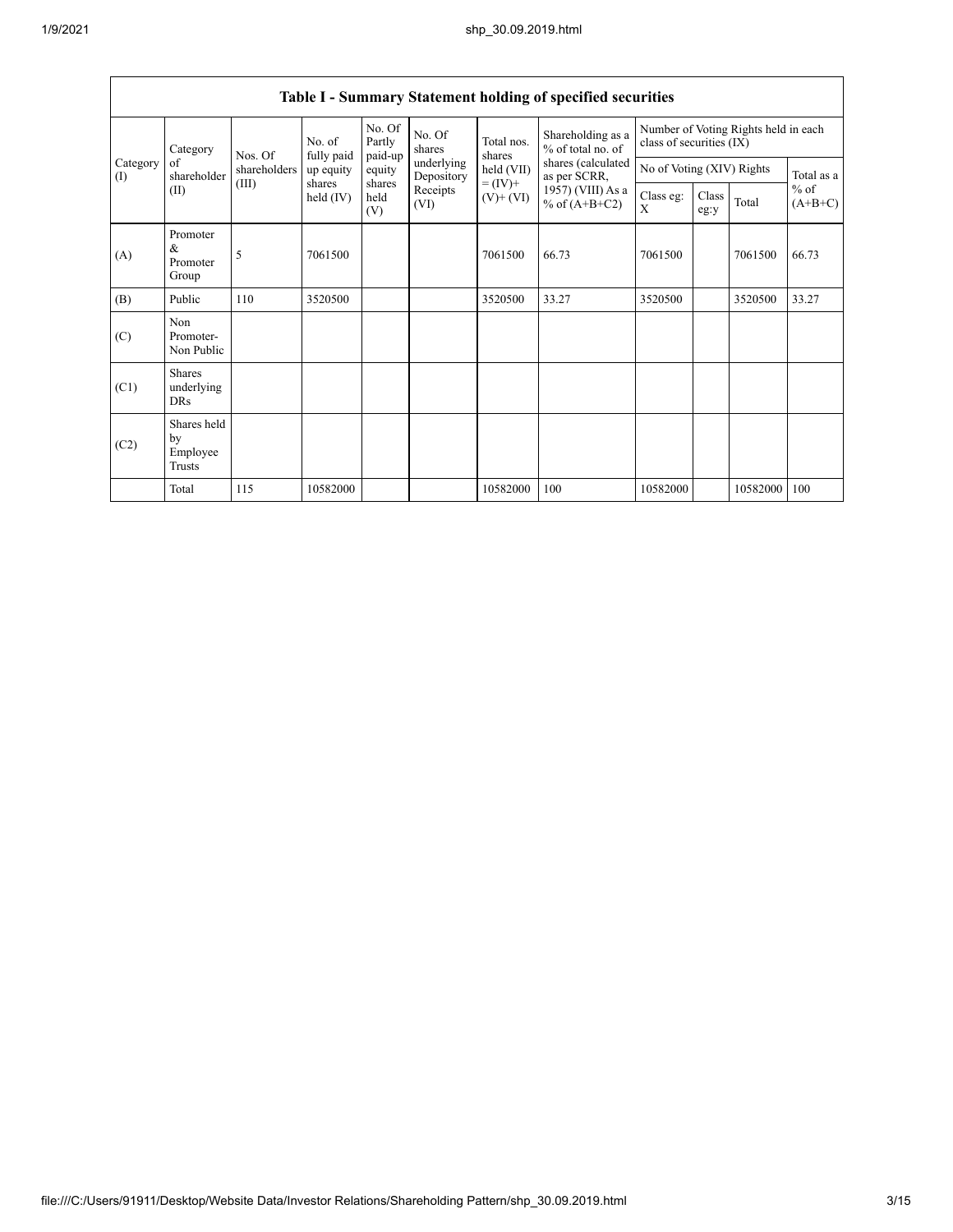|                            | Table I - Summary Statement holding of specified securities |                                                                          |                                    |                                                           |                                                                                            |                                        |                                                  |                                                                               |                                                         |                                       |
|----------------------------|-------------------------------------------------------------|--------------------------------------------------------------------------|------------------------------------|-----------------------------------------------------------|--------------------------------------------------------------------------------------------|----------------------------------------|--------------------------------------------------|-------------------------------------------------------------------------------|---------------------------------------------------------|---------------------------------------|
|                            |                                                             |                                                                          |                                    |                                                           |                                                                                            |                                        |                                                  |                                                                               |                                                         |                                       |
| Category<br>of<br>Category |                                                             | No. Of<br>No. of<br><b>Shares</b><br>Shares<br>Underlying<br>Outstanding | Underlying                         | No. Of Shares<br>Underlying<br>Outstanding<br>convertible | Shareholding, as a<br>% assuming full<br>conversion of<br>convertible<br>securities (as a  | Number of<br>Locked in shares<br>(XII) |                                                  | Number of<br><b>Shares</b><br>pledged or<br>otherwise<br>encumbered<br>(XIII) |                                                         | Number of<br>equity shares<br>held in |
| (1)                        | shareholder<br>(II)                                         | convertible<br>securities<br>(X)                                         | Outstanding<br>Warrants<br>$(X_i)$ | securities and<br>No. Of<br>Warrants (Xi)<br>(a)          | percentage of<br>diluted share<br>capital) $(XI)$ =<br>$(VII)+(X)$ As a % of<br>$(A+B+C2)$ | No. (a)                                | As a<br>$%$ of<br>total<br>Shares<br>held<br>(b) | No.<br>(a)                                                                    | As a<br>$%$ of<br>total<br><b>Shares</b><br>held<br>(b) | dematerialized<br>form $(XIV)$        |
| (A)                        | Promoter<br>&<br>Promoter<br>Group                          |                                                                          |                                    |                                                           | 66.73                                                                                      | 7061500                                | 100                                              |                                                                               |                                                         | 7061500                               |
| (B)                        | Public                                                      |                                                                          |                                    |                                                           | 33.27                                                                                      |                                        |                                                  |                                                                               |                                                         | 3520500                               |
| (C)                        | Non<br>Promoter-<br>Non Public                              |                                                                          |                                    |                                                           |                                                                                            |                                        |                                                  |                                                                               |                                                         |                                       |
| (C1)                       | <b>Shares</b><br>underlying<br><b>DRs</b>                   |                                                                          |                                    |                                                           |                                                                                            |                                        |                                                  |                                                                               |                                                         |                                       |
| (C2)                       | Shares held<br>by<br>Employee<br>Trusts                     |                                                                          |                                    |                                                           |                                                                                            |                                        |                                                  |                                                                               |                                                         |                                       |
|                            | Total                                                       |                                                                          |                                    |                                                           | 100                                                                                        | 7061500                                | 66.73                                            |                                                                               |                                                         | 10582000                              |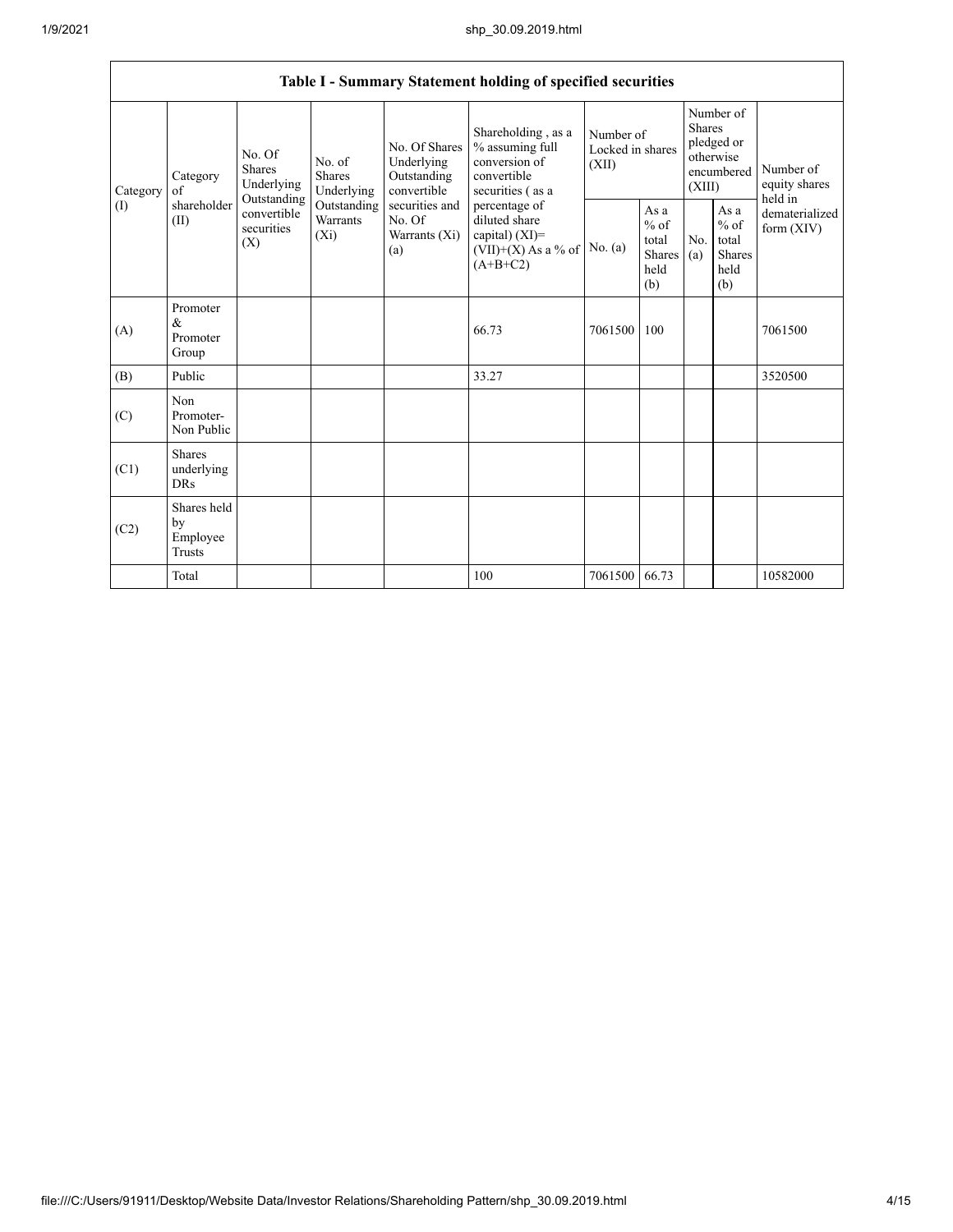|                                                                                                | Table II - Statement showing shareholding pattern of the Promoter and Promoter Group                                |                                                                                      |                                   |                                 |                                    |                             |                                                      |                           |               |                                      |                                 |
|------------------------------------------------------------------------------------------------|---------------------------------------------------------------------------------------------------------------------|--------------------------------------------------------------------------------------|-----------------------------------|---------------------------------|------------------------------------|-----------------------------|------------------------------------------------------|---------------------------|---------------|--------------------------------------|---------------------------------|
|                                                                                                |                                                                                                                     |                                                                                      |                                   | No.<br>Of                       | No. Of                             | Total nos.                  | Shareholding<br>as a % of                            | class of securities (IX)  |               | Number of Voting Rights held in each |                                 |
| Sr.                                                                                            | Category &<br>Name of the                                                                                           | Nos. Of<br>shareholders                                                              | No. of<br>fully paid<br>up equity | Partly<br>paid-<br>up           | shares<br>underlying<br>Depository | shares<br>held<br>$(VII) =$ | total no. of<br>shares<br>(calculated as             | No of Voting (XIV) Rights |               |                                      | Total<br>as a %                 |
|                                                                                                | Shareholders (I)                                                                                                    | (III)                                                                                | shares<br>held $(IV)$             | equity<br>shares<br>held<br>(V) | Receipts<br>(VI)                   | $(IV)$ +<br>$(V)+(VI)$      | per SCRR,<br>1957) (VIII)<br>As a % of<br>$(A+B+C2)$ | Class eg:<br>Χ            | Class<br>eg:y | Total                                | of<br>Total<br>Voting<br>rights |
| $\boldsymbol{A}$                                                                               |                                                                                                                     | Table II - Statement showing shareholding pattern of the Promoter and Promoter Group |                                   |                                 |                                    |                             |                                                      |                           |               |                                      |                                 |
| (1)                                                                                            | Indian                                                                                                              |                                                                                      |                                   |                                 |                                    |                             |                                                      |                           |               |                                      |                                 |
| (a)                                                                                            | Individuals/Hindu<br>undivided Family                                                                               | $\overline{c}$                                                                       | 5655000                           |                                 |                                    | 5655000                     | 53.44                                                | 5655000                   |               | 5655000                              | 53.44                           |
| (d)                                                                                            | Any Other<br>(specify)                                                                                              | 3                                                                                    | 1406500                           |                                 |                                    | 1406500                     | 13.29                                                | 1406500                   |               | 1406500                              | 13.29                           |
| Sub-Total<br>(A)(1)                                                                            |                                                                                                                     | 5                                                                                    | 7061500                           |                                 |                                    | 7061500                     | 66.73                                                | 7061500                   |               | 7061500                              | 66.73                           |
| (2)                                                                                            | Foreign                                                                                                             |                                                                                      |                                   |                                 |                                    |                             |                                                      |                           |               |                                      |                                 |
| Total<br>Shareholding<br>of Promoter<br>and<br>Promoter<br>Group $(A)=$<br>$(A)(1)+(A)$<br>(2) |                                                                                                                     | 5                                                                                    | 7061500                           |                                 |                                    | 7061500                     | 66.73                                                | 7061500                   |               | 7061500                              | 66.73                           |
| $\, {\bf B}$                                                                                   | Table III - Statement showing shareholding pattern of the Public shareholder                                        |                                                                                      |                                   |                                 |                                    |                             |                                                      |                           |               |                                      |                                 |
| (1)                                                                                            | Institutions                                                                                                        |                                                                                      |                                   |                                 |                                    |                             |                                                      |                           |               |                                      |                                 |
| (3)                                                                                            | Non-institutions                                                                                                    |                                                                                      |                                   |                                 |                                    |                             |                                                      |                           |               |                                      |                                 |
| (a(i))                                                                                         | Individuals -<br>i.Individual<br>shareholders<br>holding nominal<br>share capital up<br>to Rs. 2 lakhs.             | 80                                                                                   | 560000                            |                                 |                                    | 560000                      | 5.29                                                 | 560000                    |               | 560000                               | 5.29                            |
| (a(ii))                                                                                        | Individuals - ii.<br>Individual<br>shareholders<br>holding nominal<br>share capital in<br>excess of Rs. 2<br>lakhs. | 21                                                                                   | 1550500                           |                                 |                                    | 1550500                     | 14.65                                                | 1550500                   |               | 1550500                              | 14.65                           |
| (e)                                                                                            | Any Other<br>(specify)                                                                                              | 9                                                                                    | 1410000                           |                                 |                                    | 1410000                     | 13.32                                                | 1410000                   |               | 1410000                              | 13.32                           |
| Sub-Total<br>(B)(3)                                                                            |                                                                                                                     | 110                                                                                  | 3520500                           |                                 |                                    | 3520500                     | 33.27                                                | 3520500                   |               | 3520500                              | 33.27                           |
| <b>Total Public</b><br>Shareholding<br>$(B)=(B)(1)+$<br>$(B)(2)+(B)$<br>(3)                    |                                                                                                                     | 110                                                                                  | 3520500                           |                                 |                                    | 3520500                     | 33.27                                                | 3520500                   |               | 3520500                              | 33.27                           |
| $\mathbf C$                                                                                    | Table IV - Statement showing shareholding pattern of the Non Promoter- Non Public shareholder                       |                                                                                      |                                   |                                 |                                    |                             |                                                      |                           |               |                                      |                                 |
| Total (<br>$A+B+C2$ )                                                                          |                                                                                                                     | 115                                                                                  | 10582000                          |                                 |                                    | 10582000                    | 100                                                  | 10582000                  |               | 10582000                             | 100                             |
| Total<br>$(A+B+C)$                                                                             |                                                                                                                     | 115                                                                                  | 10582000                          |                                 |                                    | 10582000                    | 100                                                  | 10582000                  |               | 10582000                             | 100                             |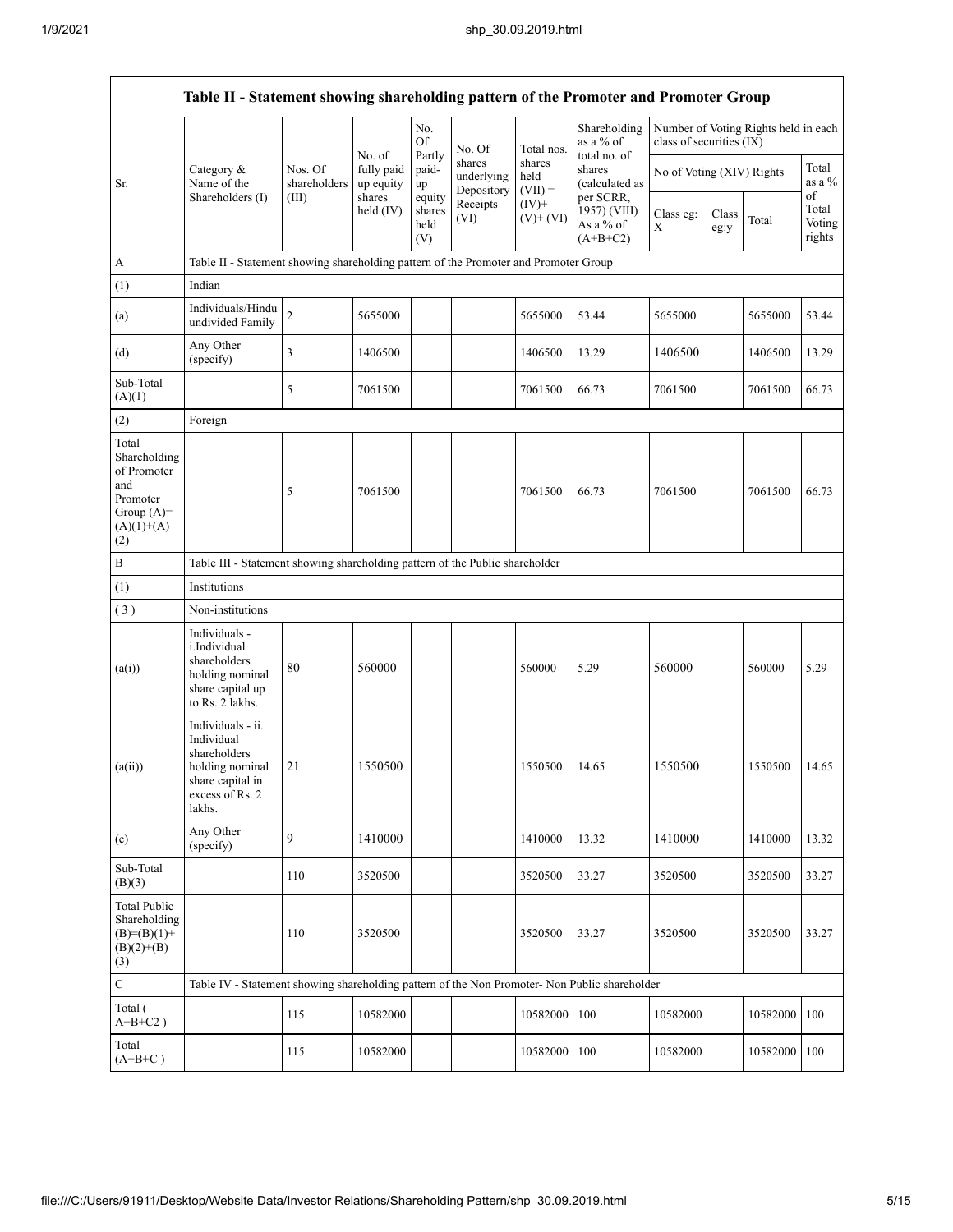|                                                                                         | Table II - Statement showing shareholding pattern of the Promoter and Promoter Group                                                                             |                                                           |                                                                                                               |                                                                                               |               |                                                                        |            |                                                            |                                |
|-----------------------------------------------------------------------------------------|------------------------------------------------------------------------------------------------------------------------------------------------------------------|-----------------------------------------------------------|---------------------------------------------------------------------------------------------------------------|-----------------------------------------------------------------------------------------------|---------------|------------------------------------------------------------------------|------------|------------------------------------------------------------|--------------------------------|
| Sr.                                                                                     | No. Of<br>No. of<br>Shares<br><b>Shares</b><br>Underlying<br>Underlying<br>Outstanding<br>Outstanding<br>convertible<br>Warrants<br>securities<br>$(X_i)$<br>(X) | No. Of Shares<br>Underlying<br>Outstanding<br>convertible | Shareholding, as a %<br>assuming full conversion<br>of convertible securities (<br>as a percentage of diluted | Number of<br>Locked in shares<br>(XII)                                                        |               | Number of<br>Shares<br>pledged or<br>otherwise<br>encumbered<br>(XIII) |            | Number of<br>equity shares<br>held in                      |                                |
|                                                                                         |                                                                                                                                                                  |                                                           | securities and<br>No. Of Warrants<br>(Xi)(a)                                                                  | share capital) (XI)=<br>$(VII)+(X)$ As a % of<br>$(A+B+C2)$                                   | No. (a)       | As a<br>$%$ of<br>total<br><b>Shares</b><br>held<br>(b)                | No.<br>(a) | As $\mathbf a$<br>$%$ of<br>total<br>Shares<br>held<br>(b) | dematerialized<br>form $(XIV)$ |
| $\boldsymbol{A}$                                                                        |                                                                                                                                                                  |                                                           |                                                                                                               | Table II - Statement showing shareholding pattern of the Promoter and Promoter Group          |               |                                                                        |            |                                                            |                                |
| (1)                                                                                     | Indian                                                                                                                                                           |                                                           |                                                                                                               |                                                                                               |               |                                                                        |            |                                                            |                                |
| (a)                                                                                     |                                                                                                                                                                  |                                                           |                                                                                                               | 53.44                                                                                         | 5655000       | 100                                                                    |            |                                                            | 5655000                        |
| (d)                                                                                     |                                                                                                                                                                  |                                                           |                                                                                                               | 13.29                                                                                         | 1406500       | 100                                                                    |            |                                                            | 1406500                        |
| Sub-Total (A)<br>(1)                                                                    |                                                                                                                                                                  |                                                           |                                                                                                               | 66.73                                                                                         | 7061500       | 100                                                                    |            |                                                            | 7061500                        |
| (2)                                                                                     | Foreign                                                                                                                                                          |                                                           |                                                                                                               |                                                                                               |               |                                                                        |            |                                                            |                                |
| Total<br>Shareholding<br>of Promoter<br>and Promoter<br>Group $(A)=$<br>$(A)(1)+(A)(2)$ |                                                                                                                                                                  |                                                           |                                                                                                               | 66.73                                                                                         | 7061500       | 100                                                                    |            |                                                            | 7061500                        |
| $\, {\bf B}$                                                                            |                                                                                                                                                                  |                                                           |                                                                                                               | Table III - Statement showing shareholding pattern of the Public shareholder                  |               |                                                                        |            |                                                            |                                |
| (1)                                                                                     | Institutions                                                                                                                                                     |                                                           |                                                                                                               |                                                                                               |               |                                                                        |            |                                                            |                                |
| (3)                                                                                     | Non-institutions                                                                                                                                                 |                                                           |                                                                                                               |                                                                                               |               |                                                                        |            |                                                            |                                |
| (a(i))                                                                                  |                                                                                                                                                                  |                                                           |                                                                                                               | 5.29                                                                                          |               |                                                                        |            |                                                            | 560000                         |
| (a(ii))                                                                                 |                                                                                                                                                                  |                                                           |                                                                                                               | 14.65                                                                                         |               |                                                                        |            |                                                            | 1550500                        |
| (e)                                                                                     |                                                                                                                                                                  |                                                           |                                                                                                               | 13.32                                                                                         |               |                                                                        |            |                                                            | 1410000                        |
| Sub-Total (B)<br>(3)                                                                    |                                                                                                                                                                  |                                                           |                                                                                                               | 33.27                                                                                         |               |                                                                        |            |                                                            | 3520500                        |
| <b>Total Public</b><br>Shareholding<br>$(B)=(B)(1)+$<br>$(B)(2)+(B)(3)$                 |                                                                                                                                                                  |                                                           |                                                                                                               | 33.27                                                                                         |               |                                                                        |            |                                                            | 3520500                        |
| $\mathbf C$                                                                             |                                                                                                                                                                  |                                                           |                                                                                                               | Table IV - Statement showing shareholding pattern of the Non Promoter- Non Public shareholder |               |                                                                        |            |                                                            |                                |
| Total (<br>$A+B+C2$ )                                                                   |                                                                                                                                                                  |                                                           |                                                                                                               | 100                                                                                           | 7061500       | 66.73                                                                  |            |                                                            | 10582000                       |
| Total<br>$(A+B+C)$                                                                      |                                                                                                                                                                  |                                                           |                                                                                                               | 100                                                                                           | 7061500 66.73 |                                                                        |            |                                                            | 10582000                       |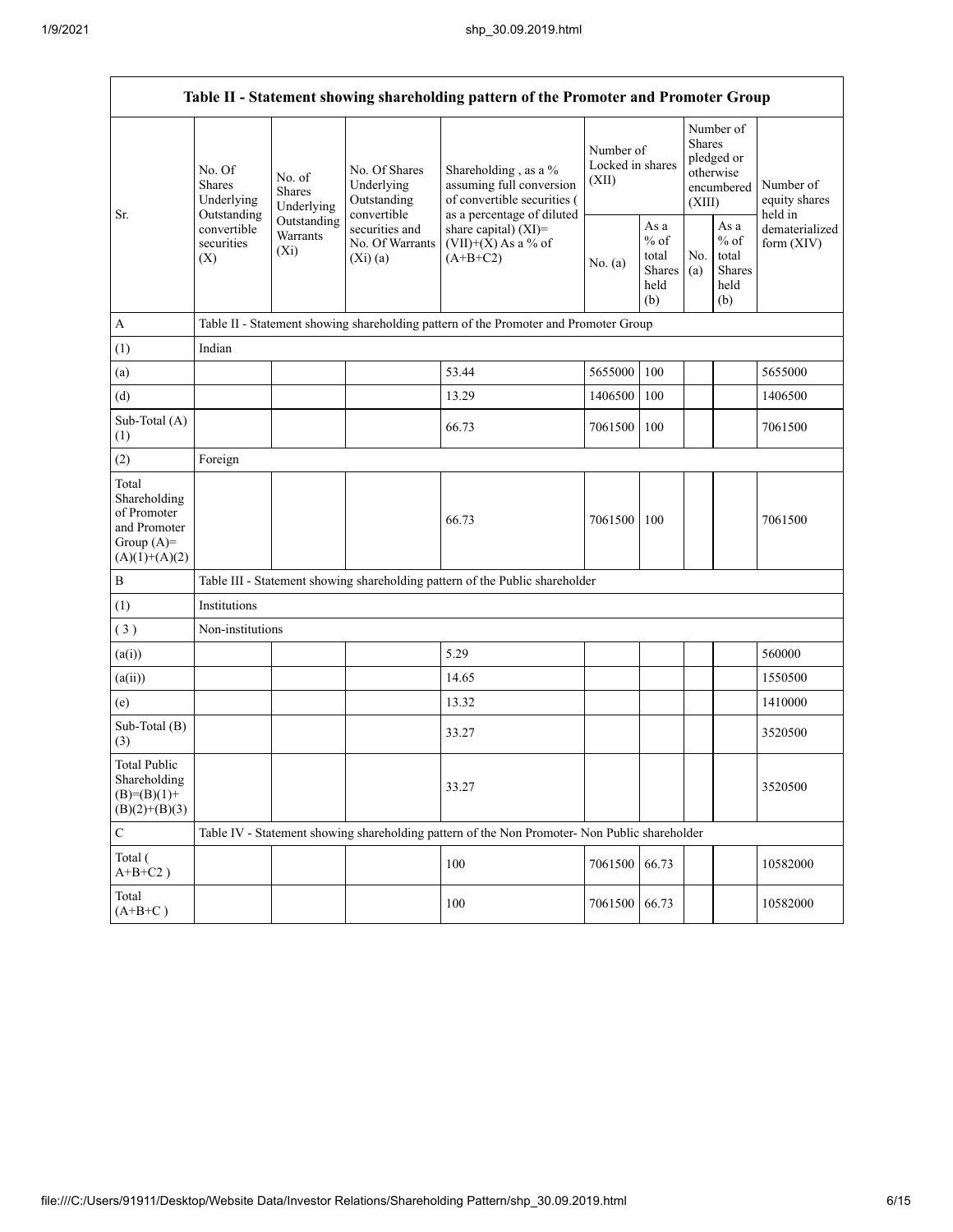| Individuals/Hindu undivided Family                                                                                                                                                       |                                                               |               |                       |  |  |  |  |
|------------------------------------------------------------------------------------------------------------------------------------------------------------------------------------------|---------------------------------------------------------------|---------------|-----------------------|--|--|--|--|
| Searial No.                                                                                                                                                                              | $\mathbf{1}$                                                  | $\sqrt{2}$    |                       |  |  |  |  |
| Name of the<br>Shareholders (I)                                                                                                                                                          | DHEERENDRA KUMAR GUPTA                                        | DEEPIKA GUPTA | Click here to go back |  |  |  |  |
| PAN(II)                                                                                                                                                                                  | ANJPG3113C                                                    | ASFPG0156J    | Total                 |  |  |  |  |
| No. of fully paid<br>up equity shares<br>$held$ (IV)                                                                                                                                     | 2525000                                                       | 3130000       | 5655000               |  |  |  |  |
| No. Of Partly paid-<br>up equity shares<br>held(V)                                                                                                                                       |                                                               |               |                       |  |  |  |  |
| No. Of shares<br>underlying<br>Depository<br>Receipts (VI)                                                                                                                               |                                                               |               |                       |  |  |  |  |
| Total nos. shares<br>held $(VII) = (IV) +$<br>$(V)$ + $(VI)$                                                                                                                             | 2525000                                                       | 3130000       | 5655000               |  |  |  |  |
| Shareholding as a<br>% of total no. of<br>shares (calculated<br>as per SCRR,<br>1957) (VIII) As a<br>% of $(A+B+C2)$                                                                     | 23.86                                                         | 29.58         | 53.44                 |  |  |  |  |
|                                                                                                                                                                                          | Number of Voting Rights held in each class of securities (IX) |               |                       |  |  |  |  |
| Class eg:X                                                                                                                                                                               | 2525000                                                       | 3130000       | 5655000               |  |  |  |  |
| Class eg:y                                                                                                                                                                               |                                                               |               |                       |  |  |  |  |
| Total                                                                                                                                                                                    | 2525000                                                       | 3130000       | 5655000               |  |  |  |  |
| Total as a % of<br><b>Total Voting rights</b>                                                                                                                                            | 23.86                                                         | 29.58         | 53.44                 |  |  |  |  |
| No. Of Shares<br>Underlying<br>Outstanding<br>convertible<br>securities $(X)$                                                                                                            |                                                               |               |                       |  |  |  |  |
| No. of Shares<br>Underlying<br>Outstanding<br>Warrants (Xi)                                                                                                                              |                                                               |               |                       |  |  |  |  |
| No. Of Shares<br>Underlying<br>Outstanding<br>convertible<br>securities and No.<br>Of Warrants (Xi)<br>(a)                                                                               |                                                               |               |                       |  |  |  |  |
| Shareholding, as a<br>% assuming full<br>conversion of<br>convertible<br>securities (as a<br>percentage of<br>diluted share<br>capital) (XI)=<br>$(VII)+(Xi)(a)$ As a<br>% of $(A+B+C2)$ | 23.86                                                         | 29.58         | 53.44                 |  |  |  |  |
| Number of Locked in shares (XII)                                                                                                                                                         |                                                               |               |                       |  |  |  |  |
| No. (a)                                                                                                                                                                                  | 2525000                                                       | 3130000       | 5655000               |  |  |  |  |
| As a % of total<br>Shares held (b)                                                                                                                                                       | 100                                                           | 100           | 100                   |  |  |  |  |
|                                                                                                                                                                                          | Number of Shares pledged or otherwise encumbered (XIII)       |               |                       |  |  |  |  |
| No. $(a)$                                                                                                                                                                                |                                                               |               |                       |  |  |  |  |
|                                                                                                                                                                                          |                                                               |               |                       |  |  |  |  |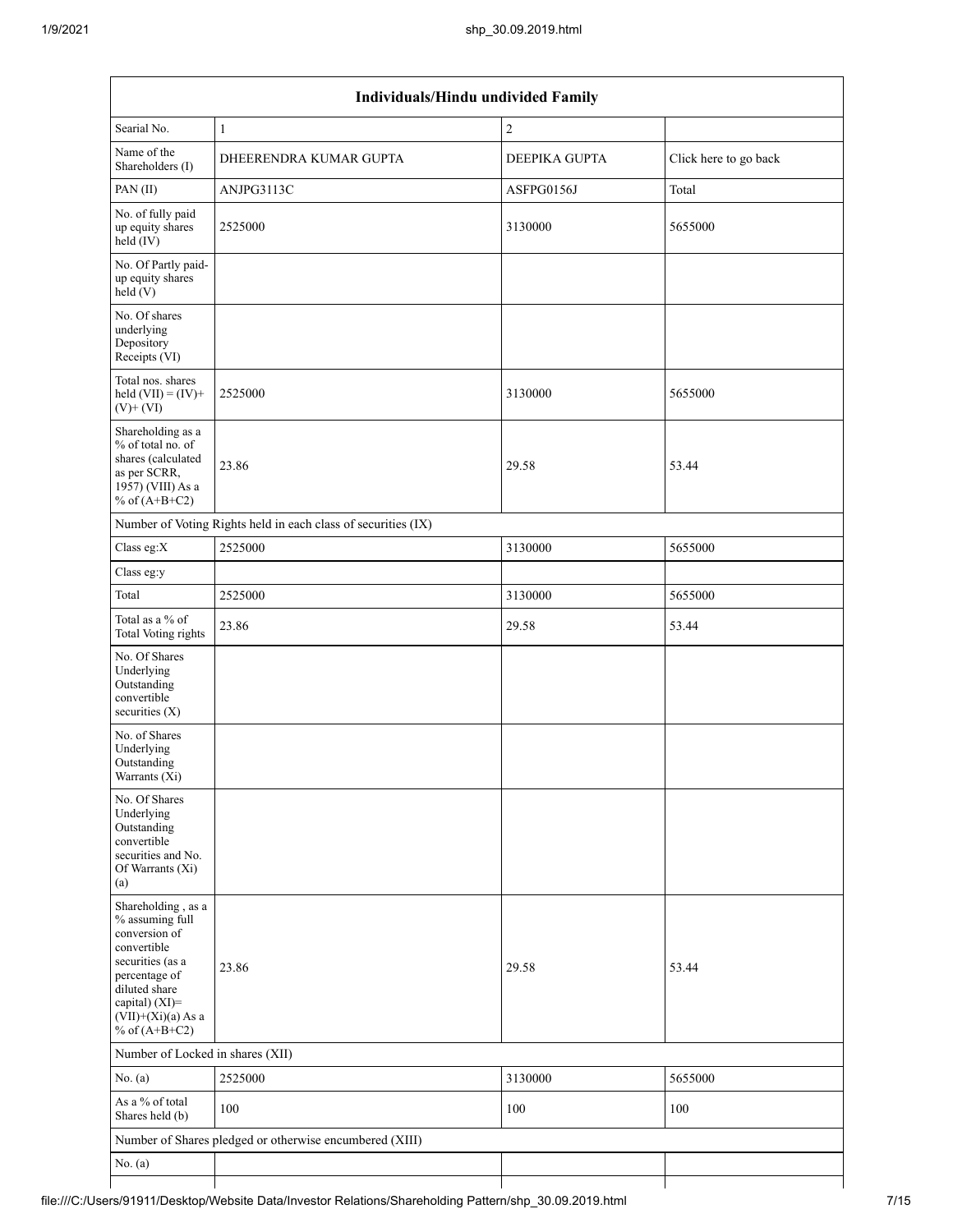## 1/9/2021 shp\_30.09.2019.html

| As a % of total<br>Shares held (b)                                   |         |         |         |
|----------------------------------------------------------------------|---------|---------|---------|
| Number of equity<br>shares held in<br>dematerialized<br>form $(XIV)$ | 2525000 | 3130000 | 5655000 |
| Reason for not providing PAN                                         |         |         |         |
| Reason for not<br>providing PAN                                      |         |         |         |
| Shareholder type                                                     |         |         |         |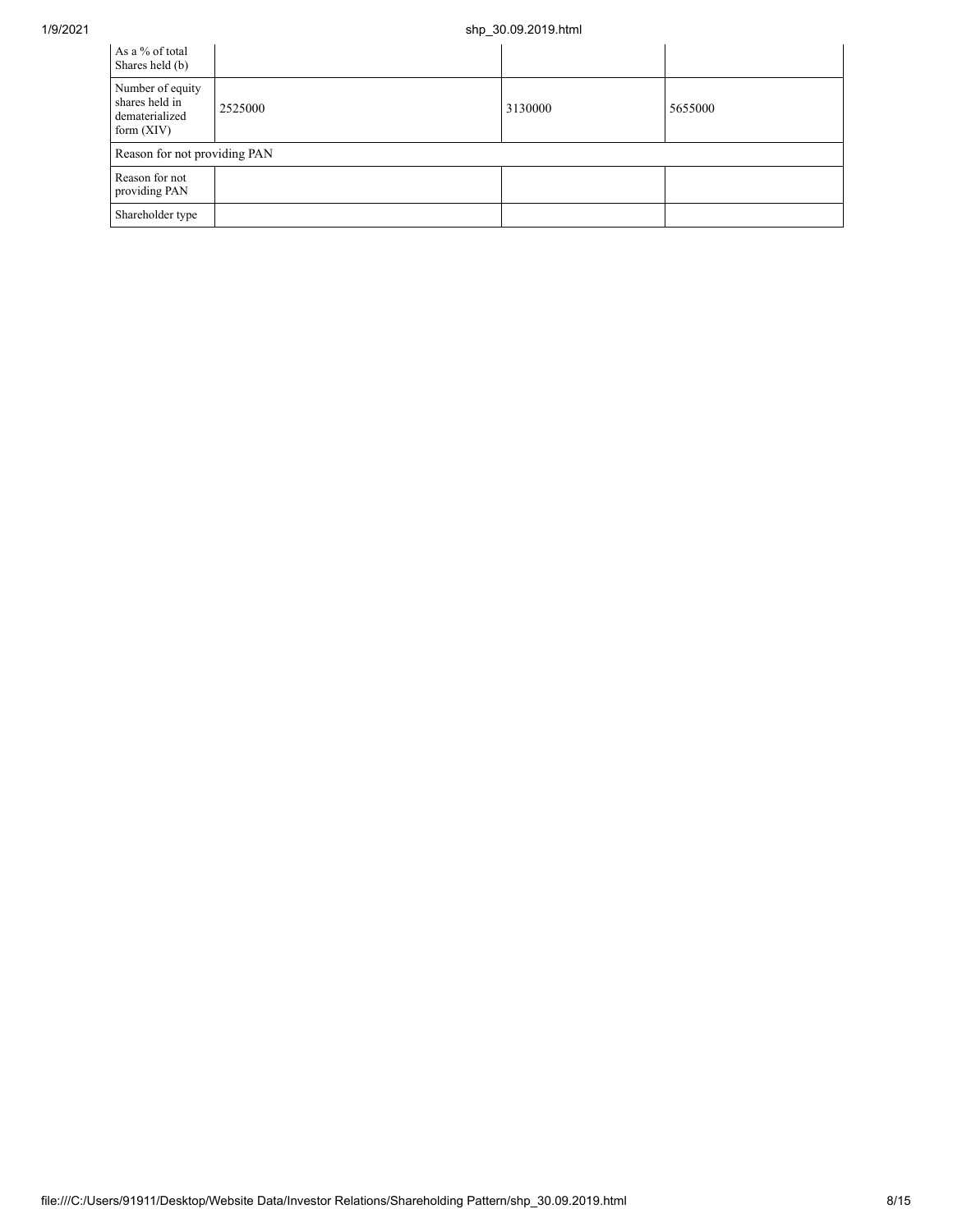| Any Other (specify)                                                                                                                                                                  |                                                               |                                     |                                         |                          |  |  |
|--------------------------------------------------------------------------------------------------------------------------------------------------------------------------------------|---------------------------------------------------------------|-------------------------------------|-----------------------------------------|--------------------------|--|--|
| Searial No.                                                                                                                                                                          | $\mathbf{1}$                                                  | $\sqrt{2}$                          | 3                                       |                          |  |  |
| Category                                                                                                                                                                             | <b>Bodies Corporate</b>                                       | Director or Director's<br>Relatives | Director or Director's Relatives        | Click here to go<br>back |  |  |
| Name of the<br>Shareholders (I)                                                                                                                                                      | <b>SBC FINMART</b><br><b>LIMITED</b>                          | <b>GOVINDJI GUPTA</b>               | <b>SUDHESHWAR KUMAR</b><br><b>GUPTA</b> |                          |  |  |
| PAN (II)                                                                                                                                                                             | AAUCS0396L                                                    | AJCPG6474H                          | AMWPG8329C                              | Total                    |  |  |
| No. of the<br>Shareholders (I)                                                                                                                                                       | $\mathbf{1}$                                                  | $\mathbf{1}$                        | $\mathbf{1}$                            | 3                        |  |  |
| No. of fully paid<br>up equity shares<br>held (IV)                                                                                                                                   | 1000000                                                       | 404000                              | 2500                                    | 1406500                  |  |  |
| No. Of Partly paid-<br>up equity shares<br>held (V)                                                                                                                                  |                                                               |                                     |                                         |                          |  |  |
| No. Of shares<br>underlying<br>Depository<br>Receipts (VI)                                                                                                                           |                                                               |                                     |                                         |                          |  |  |
| Total nos. shares<br>held $(VII) = (IV) +$<br>$(V)$ + $(VI)$                                                                                                                         | 1000000                                                       | 404000                              | 2500                                    | 1406500                  |  |  |
| Shareholding as a<br>% of total no. of<br>shares (calculated<br>as per SCRR,<br>1957) (VIII) As a<br>% of $(A+B+C2)$                                                                 | 9.45                                                          | 3.82                                | 0.02                                    | 13.29                    |  |  |
|                                                                                                                                                                                      | Number of Voting Rights held in each class of securities (IX) |                                     |                                         |                          |  |  |
| Class eg: X                                                                                                                                                                          | 1000000                                                       | 404000                              | 2500                                    | 1406500                  |  |  |
| Class eg:y                                                                                                                                                                           |                                                               |                                     |                                         |                          |  |  |
| Total                                                                                                                                                                                | 1000000                                                       | 404000                              | 2500                                    | 1406500                  |  |  |
| Total as a % of<br><b>Total Voting rights</b>                                                                                                                                        | 9.45                                                          | 3.82                                | 0.02                                    | 13.29                    |  |  |
| No. Of Shares<br>Underlying<br>Outstanding<br>convertible<br>securities $(X)$                                                                                                        |                                                               |                                     |                                         |                          |  |  |
| No. of Shares<br>Underlying<br>Outstanding<br>Warrants (Xi)                                                                                                                          |                                                               |                                     |                                         |                          |  |  |
| No. Of Shares<br>Underlying<br>Outstanding<br>convertible<br>securities and No.<br>Of Warrants (Xi)<br>(a)                                                                           |                                                               |                                     |                                         |                          |  |  |
| Shareholding, as a<br>% assuming full<br>conversion of<br>convertible<br>securities (as a<br>percentage of<br>diluted share<br>capital) (XI)=<br>$(VII)+(X)$ As a %<br>of $(A+B+C2)$ | 9.45                                                          | 3.82                                | 0.02                                    | 13.29                    |  |  |
| Number of Locked in shares (XII)                                                                                                                                                     |                                                               |                                     |                                         |                          |  |  |
| No. (a)                                                                                                                                                                              | 1000000                                                       | 404000                              | 2500                                    | 1406500                  |  |  |
|                                                                                                                                                                                      |                                                               |                                     |                                         |                          |  |  |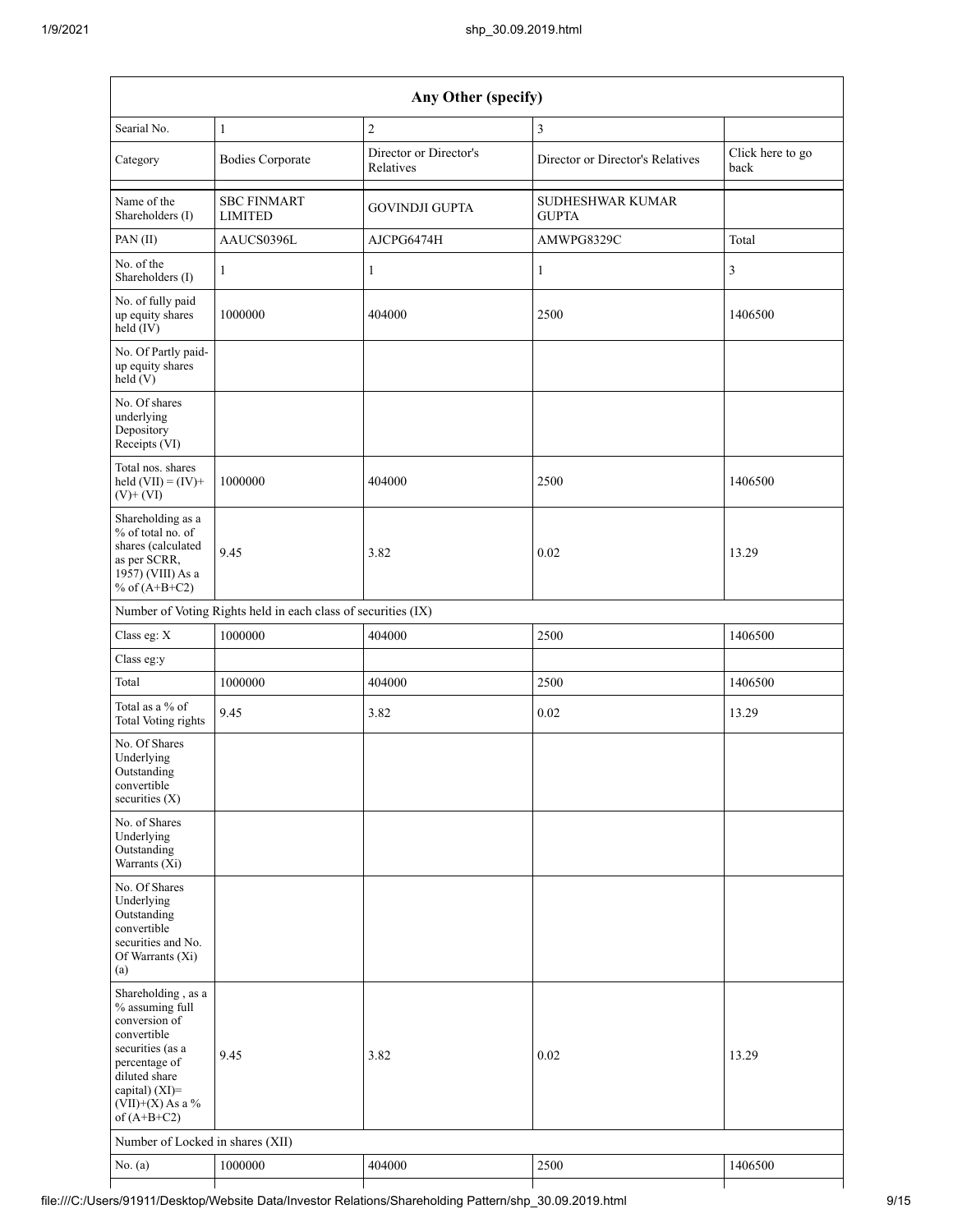## 1/9/2021 shp\_30.09.2019.html

| As a % of total<br>Shares held (b)                                   | 100     | 100    | 100  | 100     |  |  |  |
|----------------------------------------------------------------------|---------|--------|------|---------|--|--|--|
| Number of Shares pledged or otherwise encumbered (XIII)              |         |        |      |         |  |  |  |
| No. (a)                                                              |         |        |      |         |  |  |  |
| As a % of total<br>Shares held (b)                                   |         |        |      |         |  |  |  |
| Number of equity<br>shares held in<br>dematerialized<br>form $(XIV)$ | 1000000 | 404000 | 2500 | 1406500 |  |  |  |
| Reason for not providing PAN                                         |         |        |      |         |  |  |  |
| Reason for not<br>providing PAN                                      |         |        |      |         |  |  |  |
| Shareholder type                                                     |         |        |      |         |  |  |  |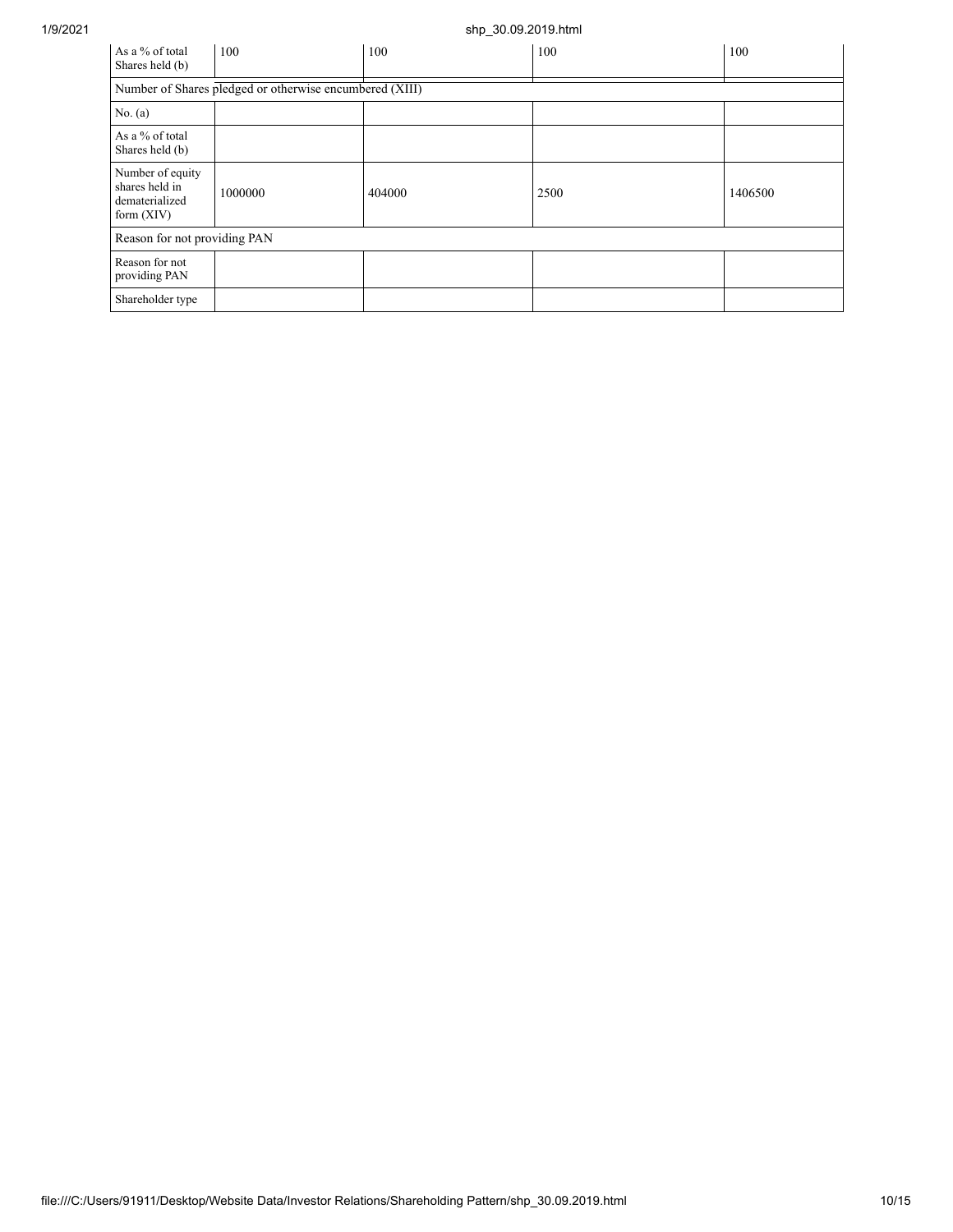| Individuals - ii. Individual shareholders holding nominal share capital in excess of Rs. 2 lakhs.                                                                                    |                                                               |                         |                       |  |  |  |
|--------------------------------------------------------------------------------------------------------------------------------------------------------------------------------------|---------------------------------------------------------------|-------------------------|-----------------------|--|--|--|
| Searial No.                                                                                                                                                                          | $\,1\,$                                                       | $\overline{c}$          |                       |  |  |  |
| Name of the<br>Shareholders (I)                                                                                                                                                      | AMIT KUMAR AGRAWAL                                            | NEERAJ KUMAR & SONS HUF | Click here to go back |  |  |  |
| PAN(II)                                                                                                                                                                              | AIAPA8555C                                                    | AAFHN7310F              | Total                 |  |  |  |
| No. of fully paid<br>up equity shares<br>held (IV)                                                                                                                                   | 511500                                                        | 228000                  | 739500                |  |  |  |
| No. Of Partly paid-<br>up equity shares<br>held(V)                                                                                                                                   |                                                               |                         |                       |  |  |  |
| No. Of shares<br>underlying<br>Depository<br>Receipts (VI)                                                                                                                           |                                                               |                         |                       |  |  |  |
| Total nos. shares<br>held $(VII) = (IV) +$<br>$(V)$ + $(VI)$                                                                                                                         | 511500                                                        | 228000                  | 739500                |  |  |  |
| Shareholding as a<br>% of total no. of<br>shares (calculated<br>as per SCRR,<br>1957) (VIII) As a<br>% of $(A+B+C2)$                                                                 | 4.83                                                          | 2.15                    | 6.99                  |  |  |  |
|                                                                                                                                                                                      | Number of Voting Rights held in each class of securities (IX) |                         |                       |  |  |  |
| Class eg: X                                                                                                                                                                          | 511500                                                        | 228000                  | 739500                |  |  |  |
| Class eg:y                                                                                                                                                                           |                                                               |                         |                       |  |  |  |
| Total                                                                                                                                                                                | 511500                                                        | 228000                  | 739500                |  |  |  |
| Total as a % of<br>Total Voting rights                                                                                                                                               | 4.83                                                          | 2.15                    | 6.99                  |  |  |  |
| No. Of Shares<br>Underlying<br>Outstanding<br>convertible<br>securities $(X)$                                                                                                        |                                                               |                         |                       |  |  |  |
| No. of Shares<br>Underlying<br>Outstanding<br>Warrants (Xi)                                                                                                                          |                                                               |                         |                       |  |  |  |
| No. Of Shares<br>Underlying<br>Outstanding<br>convertible<br>securities and No.<br>Of Warrants (Xi)<br>(a)                                                                           |                                                               |                         |                       |  |  |  |
| Shareholding, as a<br>% assuming full<br>conversion of<br>convertible<br>securities (as a<br>percentage of<br>diluted share<br>capital) (XI)=<br>$(VII)+(X)$ As a %<br>of $(A+B+C2)$ | 4.83                                                          | 2.15                    | 6.99                  |  |  |  |
| Number of Locked in shares (XII)                                                                                                                                                     |                                                               |                         |                       |  |  |  |
| No. (a)                                                                                                                                                                              |                                                               |                         |                       |  |  |  |
| As a % of total<br>Shares held (b)                                                                                                                                                   |                                                               |                         |                       |  |  |  |
| Number of equity<br>shares held in<br>dematerialized<br>form (XIV)                                                                                                                   | 511500                                                        | 228000                  | 739500                |  |  |  |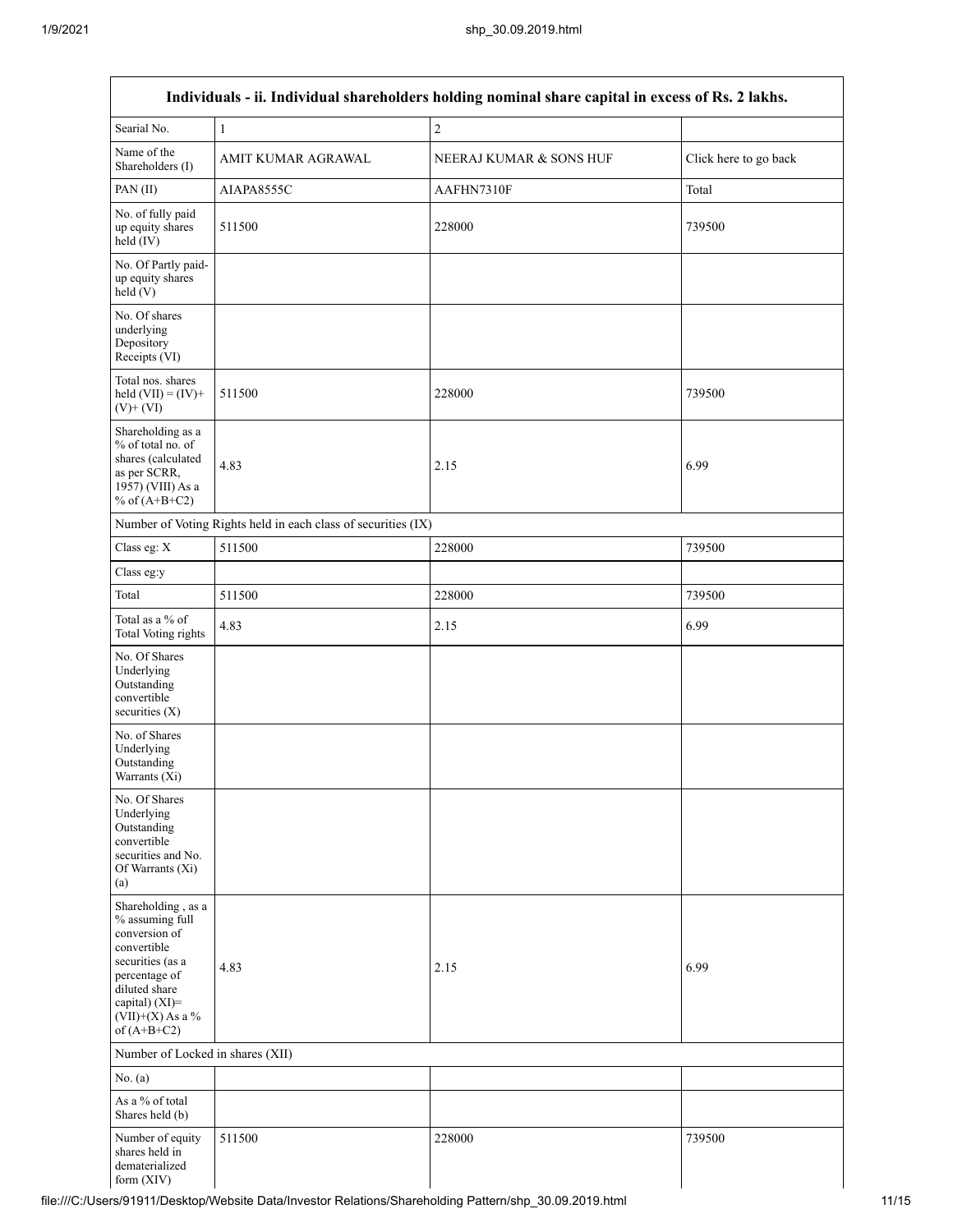| Reason for not providing PAN    |  |  |  |  |  |  |
|---------------------------------|--|--|--|--|--|--|
| Reason for not<br>providing PAN |  |  |  |  |  |  |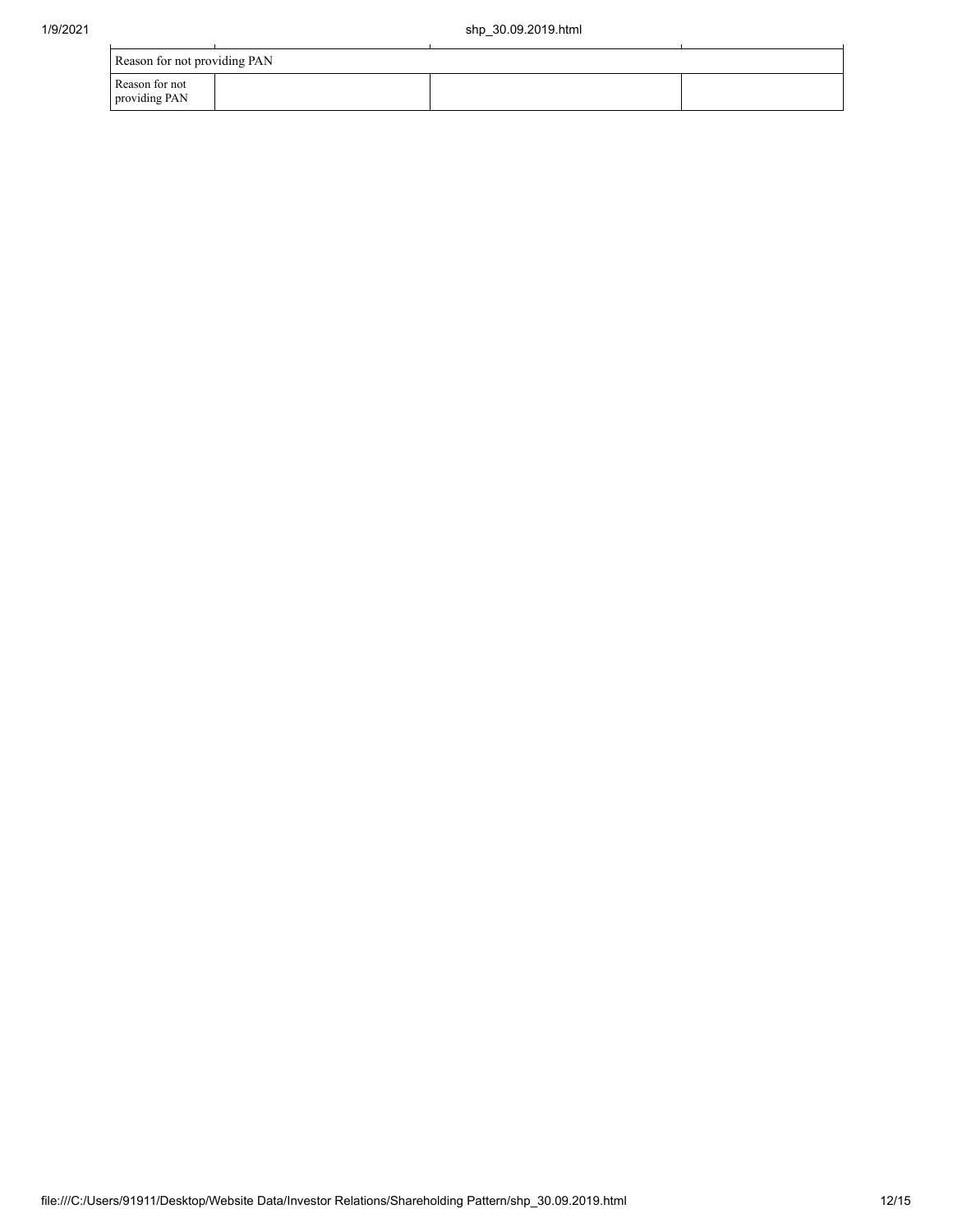| Any Other (specify)                                                                                                                                                                          |                                                                        |                                           |                                                                   |                                                          |                             |  |  |  |  |  |
|----------------------------------------------------------------------------------------------------------------------------------------------------------------------------------------------|------------------------------------------------------------------------|-------------------------------------------|-------------------------------------------------------------------|----------------------------------------------------------|-----------------------------|--|--|--|--|--|
| Searial No.                                                                                                                                                                                  | 1                                                                      | $\overline{c}$                            | 3                                                                 | $\overline{4}$                                           |                             |  |  |  |  |  |
| Category                                                                                                                                                                                     | <b>Bodies Corporate</b>                                                | <b>Bodies Corporate</b>                   | <b>Clearing Members</b>                                           | <b>Clearing Members</b>                                  |                             |  |  |  |  |  |
| Category / More<br>than 1 percentage                                                                                                                                                         | More than 1 percentage of<br>shareholding                              | More than 1 percentage<br>of shareholding | More than 1 percentage of<br>shareholding                         | More than 1<br>percentage of<br>shareholding             |                             |  |  |  |  |  |
| Name of the<br>Shareholders (I)                                                                                                                                                              | <b>FAIRDEAL FINANCIAL</b><br><b>ADVISORY PRIVATE</b><br><b>LIMITED</b> |                                           | <b>SHRI PARASRAM</b><br><b>HOLDINGS PRIVATE</b><br><b>LIMITED</b> | <b>SMC GLOBAL</b><br><b>SECURITIES</b><br><b>LIMITED</b> | Click<br>here to go<br>back |  |  |  |  |  |
| PAN (II)                                                                                                                                                                                     | AABCF1626M                                                             | AAGCM1755P                                | AAACS4487J                                                        | AAACS0581R                                               | Total                       |  |  |  |  |  |
| No. of the<br>Shareholders (I)                                                                                                                                                               | 1                                                                      | 1                                         | 1                                                                 | 1                                                        | $\boldsymbol{0}$            |  |  |  |  |  |
| No. of fully paid<br>up equity shares<br>held (IV)                                                                                                                                           | 192000                                                                 | 342000                                    | 408000                                                            | 156000                                                   | $\boldsymbol{0}$            |  |  |  |  |  |
| No. Of Partly paid-<br>up equity shares<br>held (V)                                                                                                                                          |                                                                        |                                           |                                                                   |                                                          |                             |  |  |  |  |  |
| No. Of shares<br>underlying<br>Depository<br>Receipts (VI)                                                                                                                                   |                                                                        |                                           |                                                                   |                                                          |                             |  |  |  |  |  |
| Total nos. shares<br>held $(VII) = (IV) +$<br>$(V)$ + $(VI)$                                                                                                                                 | 192000                                                                 | 342000                                    | 408000                                                            | 156000                                                   | $\boldsymbol{0}$            |  |  |  |  |  |
| Shareholding as a<br>% of total no. of<br>shares (calculated<br>1.81<br>as per SCRR,<br>1957) (VIII) As a<br>% of $(A+B+C2)$                                                                 |                                                                        | 3.23                                      | 3.86                                                              | 1.47                                                     | $\boldsymbol{0}$            |  |  |  |  |  |
|                                                                                                                                                                                              | Number of Voting Rights held in each class of securities (IX)          |                                           |                                                                   |                                                          |                             |  |  |  |  |  |
| Class eg: X                                                                                                                                                                                  | 192000                                                                 | 342000                                    | 408000                                                            | 156000                                                   | $\boldsymbol{0}$            |  |  |  |  |  |
| Class eg:y                                                                                                                                                                                   |                                                                        |                                           |                                                                   |                                                          |                             |  |  |  |  |  |
| Total                                                                                                                                                                                        | 192000                                                                 | 342000                                    | 408000                                                            | 156000                                                   | $\boldsymbol{0}$            |  |  |  |  |  |
| Total as a % of<br>Total Voting rights                                                                                                                                                       | 1.81                                                                   | 3.23                                      | 3.86                                                              | 1.47                                                     | $\boldsymbol{0}$            |  |  |  |  |  |
| No. Of Shares<br>Underlying<br>Outstanding<br>convertible<br>securities $(X)$                                                                                                                |                                                                        |                                           |                                                                   |                                                          |                             |  |  |  |  |  |
| No. of Shares<br>Underlying<br>Outstanding<br>Warrants (Xi)                                                                                                                                  |                                                                        |                                           |                                                                   |                                                          |                             |  |  |  |  |  |
| No. Of Shares<br>Underlying<br>Outstanding<br>convertible<br>securities and No.<br>Of Warrants (Xi)<br>(a)                                                                                   |                                                                        |                                           |                                                                   |                                                          |                             |  |  |  |  |  |
| Shareholding, as a<br>% assuming full<br>conversion of<br>convertible<br>securities (as a<br>1.81<br>percentage of<br>diluted share<br>capital) (XI)=<br>$(VII)+(X)$ As a %<br>of $(A+B+C2)$ |                                                                        | 3.23                                      | 3.86                                                              | 1.47                                                     | $\mathbf{0}$                |  |  |  |  |  |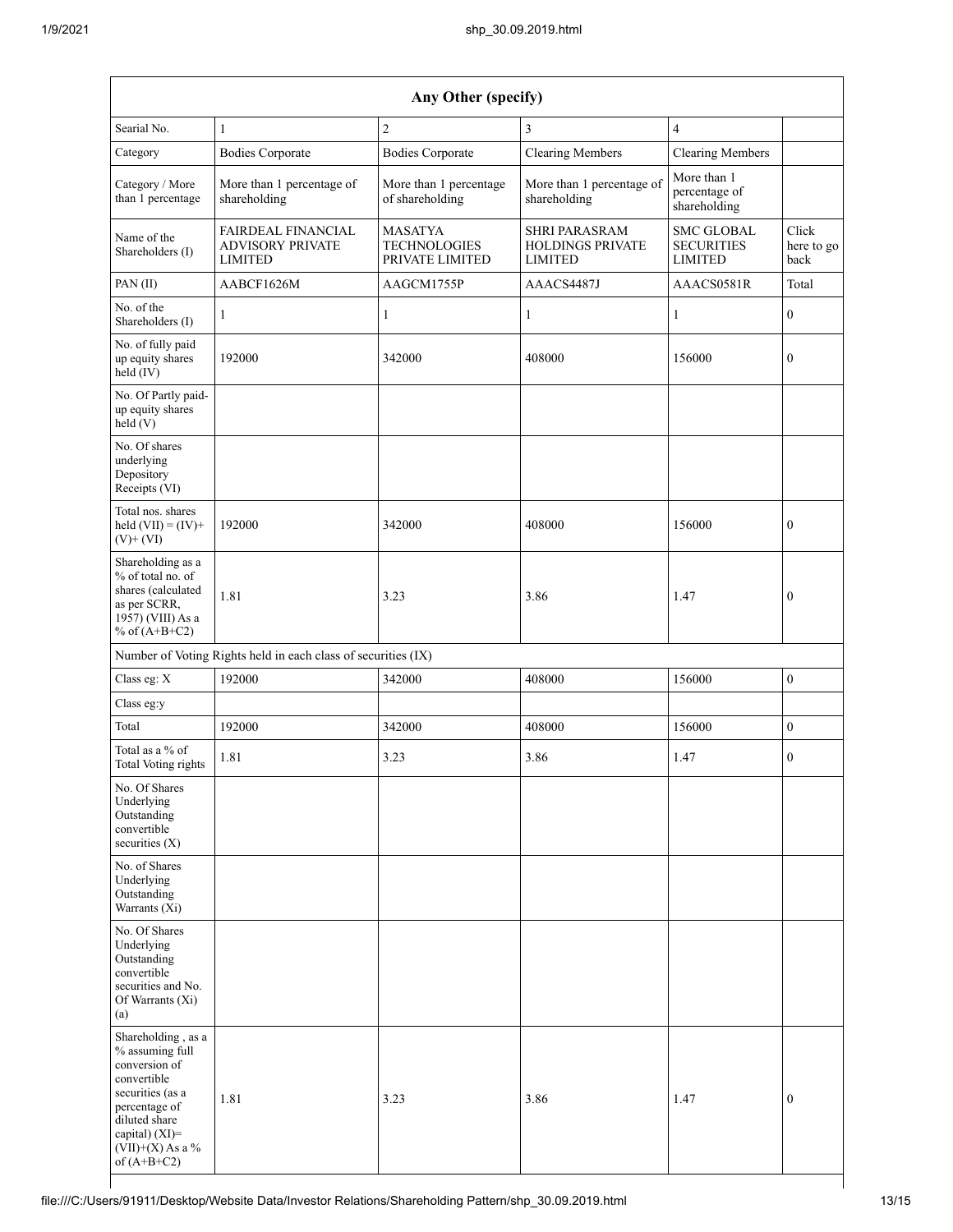| Number of Locked in shares (XII)                                     |        |        |        |        |          |  |  |  |  |
|----------------------------------------------------------------------|--------|--------|--------|--------|----------|--|--|--|--|
| No. (a)                                                              |        |        |        |        |          |  |  |  |  |
| As a % of total<br>Shares held (b)                                   |        |        |        |        |          |  |  |  |  |
| Number of equity<br>shares held in<br>dematerialized<br>form $(XIV)$ | 192000 | 342000 | 408000 | 156000 | $\bf{0}$ |  |  |  |  |
| Reason for not providing PAN                                         |        |        |        |        |          |  |  |  |  |
| Reason for not<br>providing PAN                                      |        |        |        |        |          |  |  |  |  |